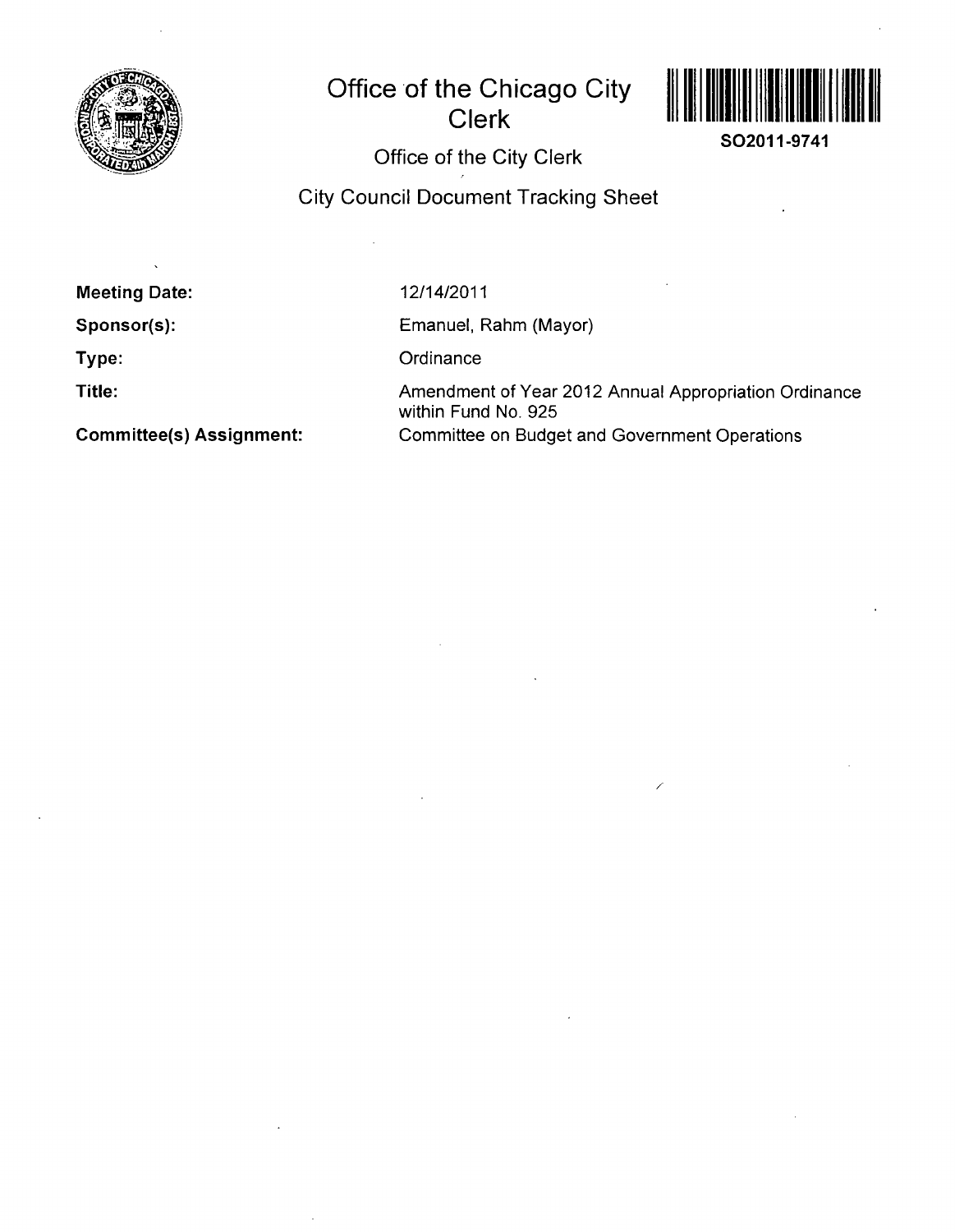#### **SUBSTITUTE ORDINANCE**

WHEREAS, the Annual Appropriation Ordinance for the year 2012 of the City of Chicago (the "City") contains estimates of revenues receivable as grants from agencies of the state and federal governments and public and private agencies; and

WHEREAS, in accordance with Section 8 of the Annual Appropriation Ordinance, the heads of various departments and agencies of the City have applied to agencies of the state and federal governments and public and private agencies for grants to the City for various purposes; and

WHEREAS, the City through its Department of Family and Support Services ("DFSS") has been awarded additional state grant funds in the amount of \$2,400,000 by the Illinois Department of Human Services which shall be used for the Emergency Shelter Program; and

WHEREAS, the City through DFSS has been awarded additional federal grant funds in the amount of \$800,000 by the Illinois Department of Commerce and Economic Opportunity ("IDCEO") which shall be used for the Workforce Investment Act Adult Program; and

WHEREAS, the City through DFSS has been awarded additional federal grant funds in the amount of \$900,000 by IDCEO which shall be used for the Workforce Investment Act Dislocated Worker Program; and

WHEREAS, the City through its Department of Public Health has been awarded additional federal grant funds in the amount of \$1,353,000 by the U.S. Department of Health and Human Services which shall be used for training and evaluating mental health and substance abuse agencies; now, therefore,

#### **BE IT ORDAINED BY THE CITY COUNCIL OF THE CITY OF CHICAGO:**

SECTION 1. The sum of \$5,453,000 not previously appropriated is hereby appropriated from Fund 925 - Grant Funds for the year 2012. The Annual Appropriation Ordinance is hereby amended by striking the words and figures and adding the words and figures indicated in the attached Exhibit A which is hereby made a part hereof.

SECTION 2. To the extent that any ordinance, resolution, rule, order or provision of the Municipal Code of Chicago, or part thereof, is in conflict with the provisions of this ordinance, the provisions of this ordinance shall control. If any section, paragraph, clause or provision of this ordinance shall be held invalid, the invalidity of such section, paragraph, clause or provision shall not affect any of the other provisions of this ordinance.

 $\mathbf{1}$ 

SECTION 3. This ordinance shall be in full force and effect upon its passage and approval.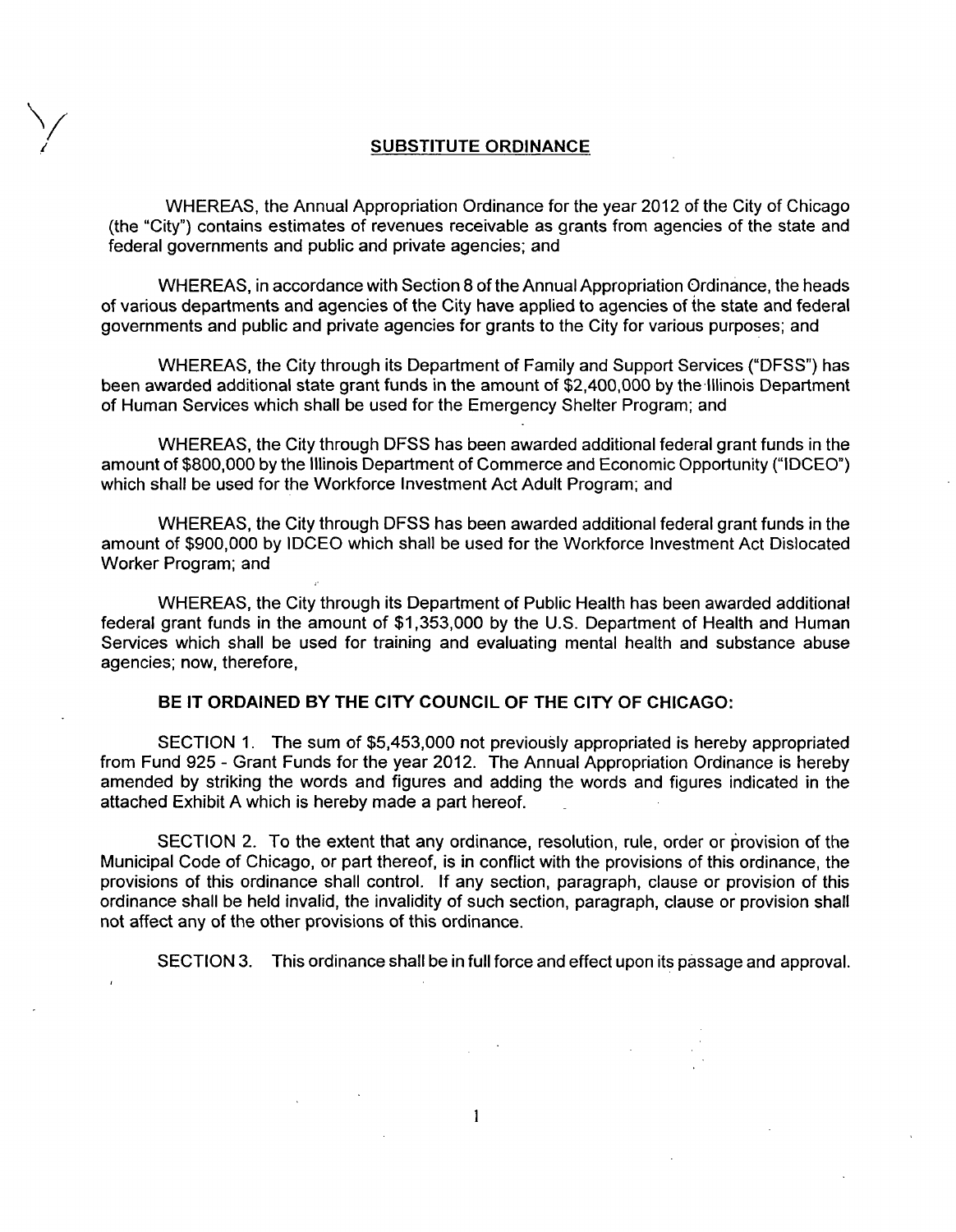|            |                                                                                                 | AMENDMENT TO THE 2012 APPROPRIATION ORDINANCE | EXHIBIT A                                      |                                           |                                               |                                       |                             |
|------------|-------------------------------------------------------------------------------------------------|-----------------------------------------------|------------------------------------------------|-------------------------------------------|-----------------------------------------------|---------------------------------------|-----------------------------|
| CODE       | DEPARTMENT AND ITEM                                                                             | STRIKE<br>AMOUNT                              | <b>AMOUNT</b><br>QOV                           |                                           |                                               |                                       |                             |
|            | ESTIMATE OF GRANT REVENUE FOR 2012                                                              |                                               |                                                |                                           |                                               |                                       |                             |
|            | Awards from Agencies of the Federal Government<br>Awards from Agencies of the State of Illinois | \$1,435,843,000<br>251,286,000                | \$1,438,896,000<br>253,686,000                 |                                           |                                               |                                       |                             |
|            | 925 - Grant Funds                                                                               | AMOUNT<br>2012 Anticipated Grant<br>STRIKE    | 2012 Anticipated Grant<br><b>AMOUNT</b><br>QOV | 2012 Carryover<br><b>AMOUNT</b><br>STRIKE | 2012 Carryover<br><b>AMOUNT</b><br><b>QOV</b> | 2012 Total<br><b>AMOUNT</b><br>STRIKE | AMOUNT<br>2012 Total<br>QOV |
| $\ddot{4}$ | Department of Public Health:                                                                    |                                               |                                                |                                           |                                               |                                       |                             |
|            | Minority AIDS Initiative/Targeted Capacity Expansion                                            |                                               | 1,353,000<br>₩                                 |                                           |                                               |                                       | \$1,353,000                 |
| င္တ        | Department of Family and Support Services:                                                      |                                               |                                                |                                           |                                               |                                       |                             |
|            | Emergency Shelter Program - IDHS                                                                | 500,000<br>$\mathbf{r}$<br>↮                  | 4,900,000<br>₩                                 |                                           |                                               | \$2,500,000                           | \$4,900,000                 |
|            | Workforce Investment Act - Adult                                                                | 8,200,000                                     | 9,000,000                                      |                                           |                                               | 9,653,000                             | 10,453,000                  |
|            |                                                                                                 |                                               | 2                                              |                                           |                                               |                                       |                             |
|            |                                                                                                 |                                               |                                                |                                           |                                               |                                       |                             |

 $\frac{1}{2}$ 

 $\frac{1}{2} \sum_{i=1}^{n} \frac{1}{2} \sum_{j=1}^{n} \frac{1}{2} \sum_{j=1}^{n} \frac{1}{2} \sum_{j=1}^{n} \frac{1}{2} \sum_{j=1}^{n} \frac{1}{2} \sum_{j=1}^{n} \frac{1}{2} \sum_{j=1}^{n} \frac{1}{2} \sum_{j=1}^{n} \frac{1}{2} \sum_{j=1}^{n} \frac{1}{2} \sum_{j=1}^{n} \frac{1}{2} \sum_{j=1}^{n} \frac{1}{2} \sum_{j=1}^{n} \frac{1}{2} \sum_{j=1}^{n$ 

 $\cdot$ 

 $\frac{1}{2}$ 

 $\label{eq:2} \begin{split} \mathcal{L}_{\text{max}} &= \frac{1}{2} \sum_{i=1}^{N} \frac{1}{2} \sum_{i=1}^{N} \frac{1}{2} \sum_{i=1}^{N} \frac{1}{2} \sum_{i=1}^{N} \frac{1}{2} \sum_{i=1}^{N} \frac{1}{2} \sum_{i=1}^{N} \frac{1}{2} \sum_{i=1}^{N} \frac{1}{2} \sum_{i=1}^{N} \frac{1}{2} \sum_{i=1}^{N} \frac{1}{2} \sum_{i=1}^{N} \frac{1}{2} \sum_{i=1}^{N} \frac{1}{2} \sum$ 

 $\ddot{\phantom{1}}$ 

 $\frac{1}{\sqrt{2}}$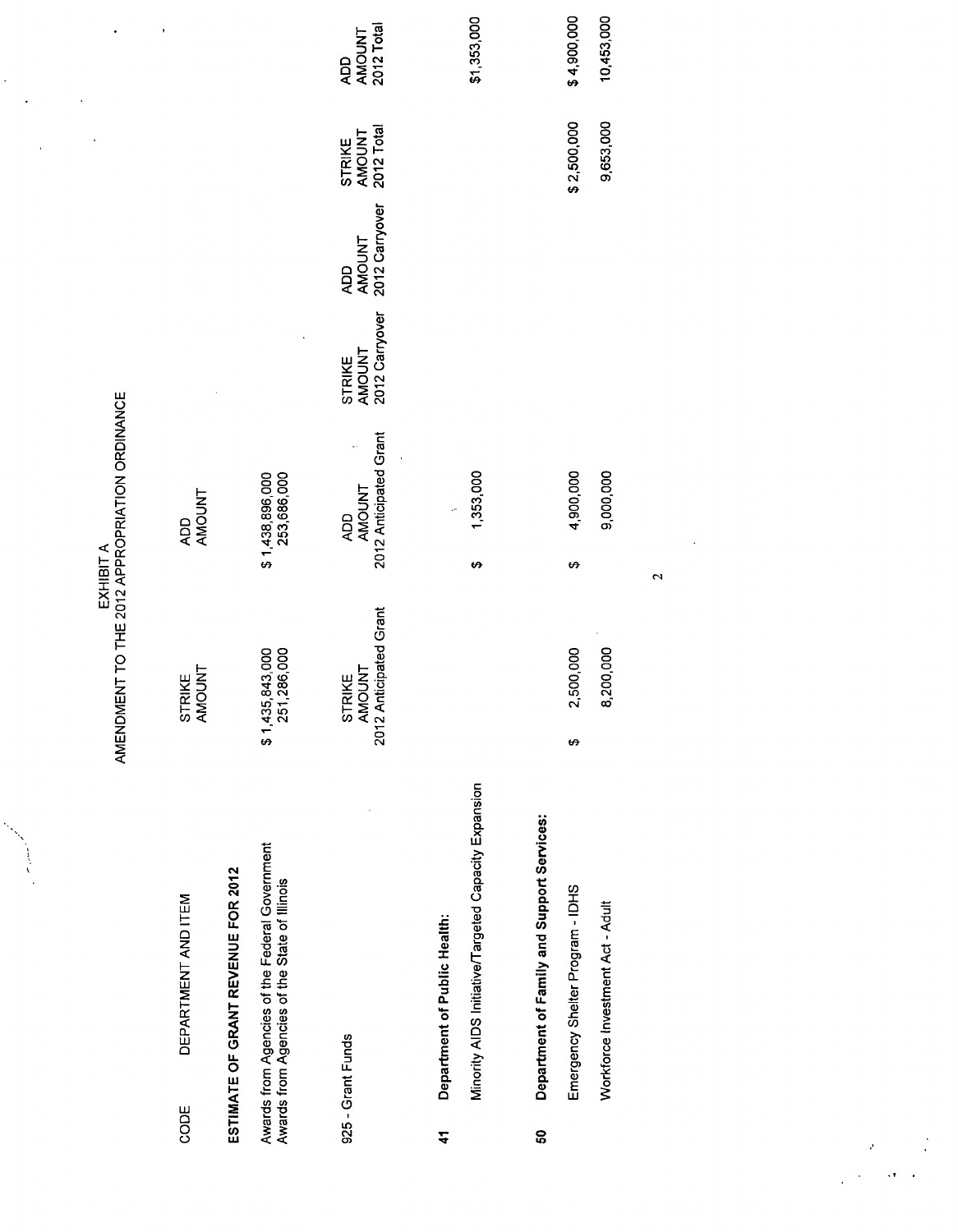|                      | 11,098,000<br>$\bar{\star}$                                       | $\bullet$ |                              |                      | $\bullet$    |          | $\mathcal{A}$    |  |
|----------------------|-------------------------------------------------------------------|-----------|------------------------------|----------------------|--------------|----------|------------------|--|
| $\ddot{\phantom{0}}$ |                                                                   |           |                              |                      |              |          |                  |  |
| $\bar{\phantom{a}}$  | 10,198,000                                                        |           |                              | $\ddot{\phantom{0}}$ |              |          |                  |  |
|                      |                                                                   |           | $\hat{\boldsymbol{\lambda}}$ |                      |              |          |                  |  |
|                      |                                                                   |           |                              |                      |              |          |                  |  |
|                      |                                                                   |           |                              |                      |              |          |                  |  |
|                      |                                                                   |           |                              |                      |              |          |                  |  |
|                      |                                                                   |           |                              |                      |              |          |                  |  |
|                      | 8,600,000                                                         |           |                              |                      |              |          |                  |  |
|                      |                                                                   |           |                              |                      | $\mathbf{r}$ |          |                  |  |
|                      |                                                                   |           |                              |                      |              |          |                  |  |
|                      | 7,700,000                                                         |           |                              |                      | $\epsilon$   |          |                  |  |
|                      |                                                                   |           |                              |                      |              |          |                  |  |
|                      |                                                                   |           |                              |                      |              |          |                  |  |
|                      |                                                                   |           |                              |                      |              |          |                  |  |
|                      | Workforce Investment Act - Dislocated Worker                      |           |                              |                      |              |          |                  |  |
|                      |                                                                   | $\bullet$ |                              |                      |              |          |                  |  |
|                      |                                                                   |           |                              |                      |              |          |                  |  |
|                      | SISHARED\Finance\MONROE\2012 925 ords\Jan 2012 substitute 925.wpd |           |                              |                      |              | $\sigma$ |                  |  |
|                      |                                                                   |           |                              |                      |              |          | $\lambda \sim 1$ |  |

 $\mathbf{r}^{(1)}$ 

 $\bullet$  .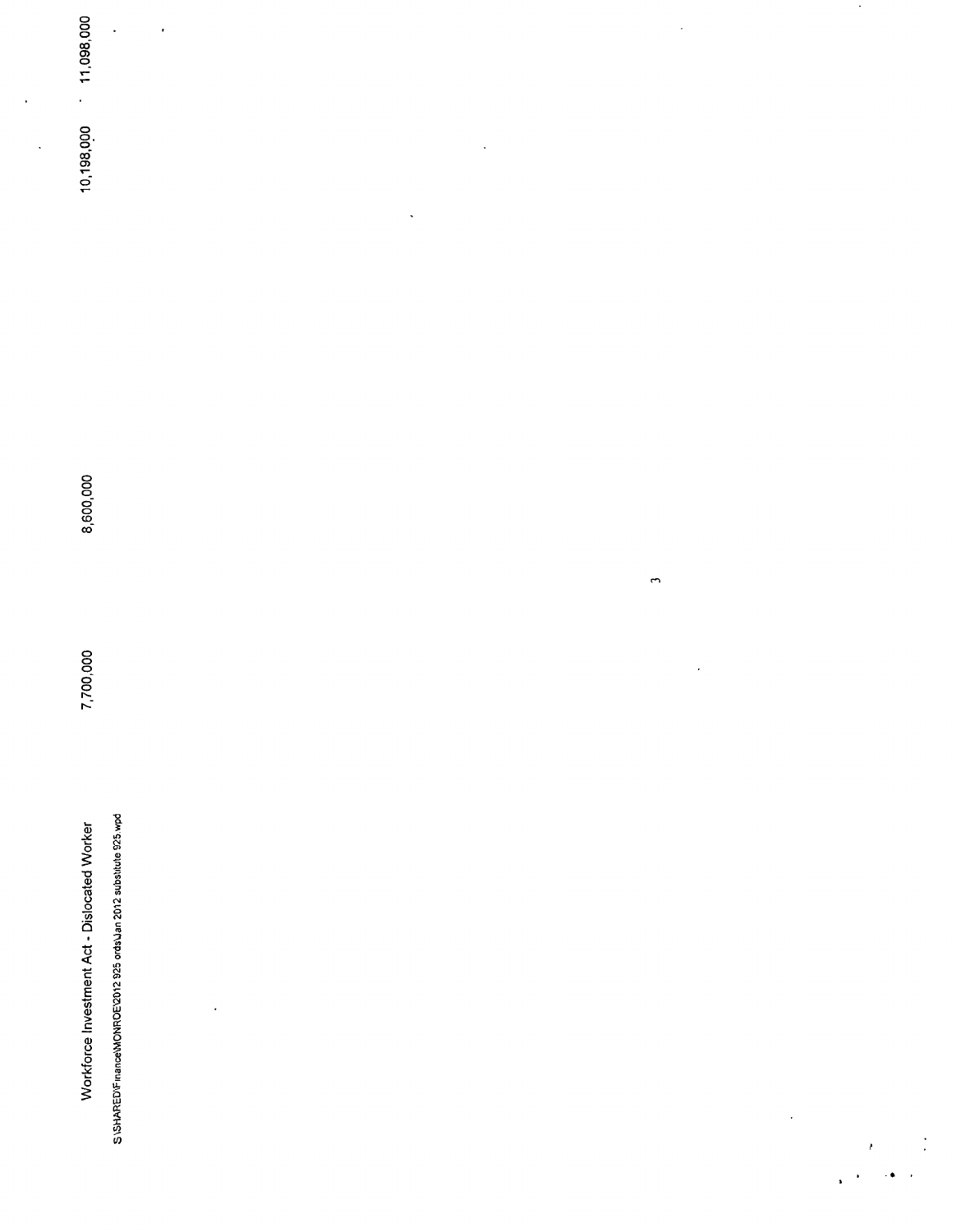

EVDG.

#### OFFICE OF THE MAYOR

#### CITY OF CHICAGO

RAHM EMANUEL MAYOR

December 14, 2011

### TO THE HONORABLE, THE CITY COUNCIL OF THE CITY OF CHICAGO

Ladies and Gentlemen:

At the request of the Budget Director, I transmit herewith a Fund 925 amendment.

Your favorable consideration of this ordinance will be appreciated.

Very truly yours,

Mayor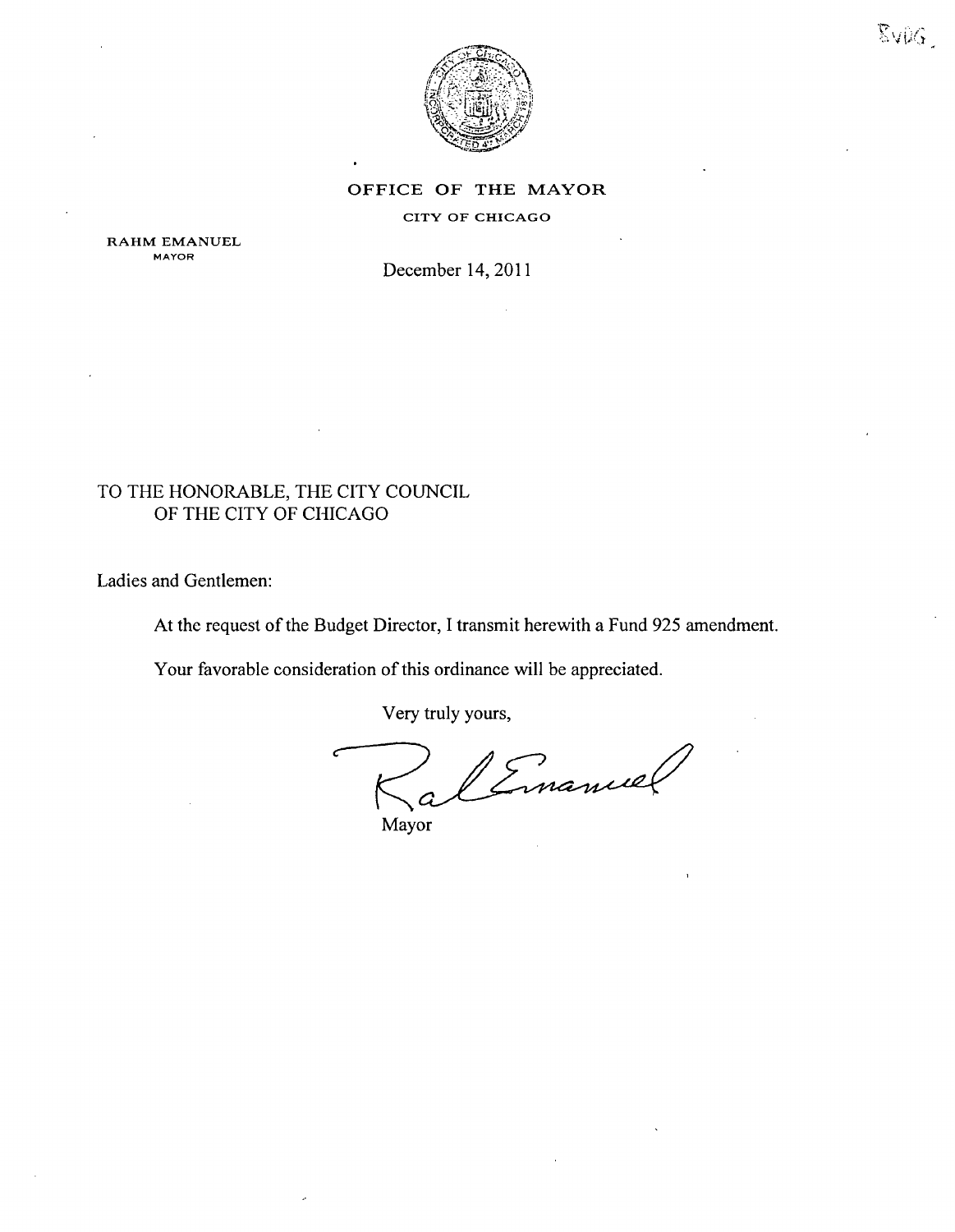To the President and Members of the City Council:

Your Committee on the Budget and Government Operations, having had under consideration an Ordinance authorizing a supplemental appropriation and an amendment to the year 2012 Armual Appropriation Ordinance necessary to reflect an increase in the amount of funds received from Federal, State, public, and/or private agencies, and having been presented with a proposed Substitute Ordinance by the Office of Budget and Management; and having had the same under advisement, begs leave to report and recommend that Your Honorable Body pass the Substitute Ordinance transmitted herewith.

This recommendation was concurred in by a viva voce vote of the members of the Committee.

members of the Committee with dissenting vote(s).

 $(Signed)$   $\zeta_{\mu\mu\nu\sigma}$   $M.$   $\zeta_{\mu\nu\tau}$ Carrie M. Austin

Chairman